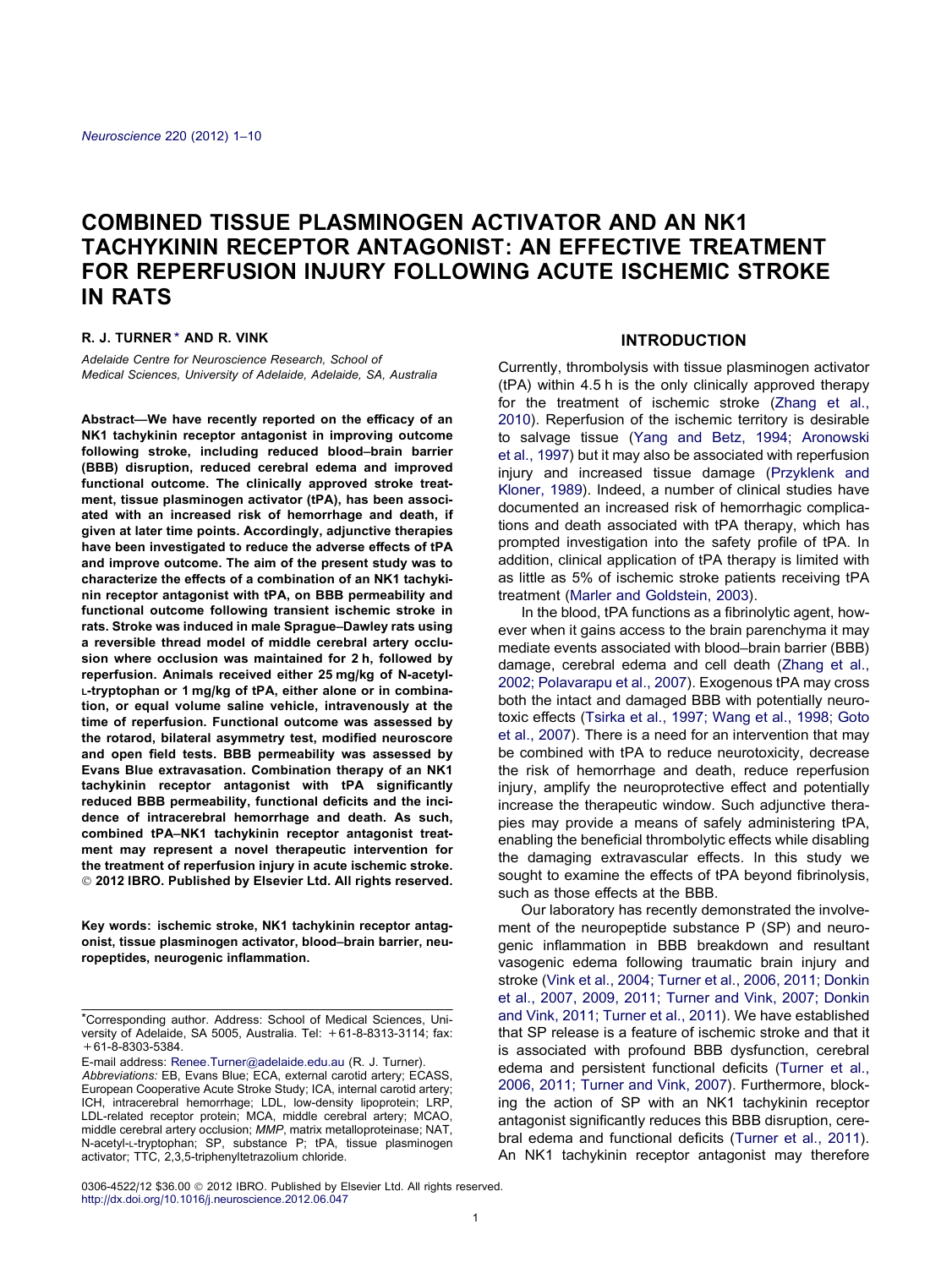represent a novel adjunctive therapy for combination with tPA, to reduce reperfusion injury and treat ischemic stroke. Accordingly, the aim of the present study was to assess the efficacy of the combination therapy comprising tPA and an NK1 tachykinin receptor antagonist on outcome, particularly BBB permeability and functional outcome, following acute ischemic stroke in rats.

## EXPERIMENTAL PROCEDURES

All experimental protocols were approved by the Animal Ethics Committees of the University of Adelaide and the Institute of Medical and Veterinary Science, and conducted according to guidelines established for the use of animals in experimental research as outlined by the Australian National Health and Medical Research Council.

Adult male Sprague–Dawley rats ( $n = 107$ ; 365–395 g) were used in the study. Animals were group housed in a conventional rodent room on a 12-h day–night cycle and provided with a standard diet of rodent pellets and water ad libitum. After transport, animals were rested for several days before inclusion in any experiment. At the time of the experiment, they were randomly assigned to an experiment and then to naïve, sham surgery, stroke surgery and treatment groups.

#### Middle cerebral artery occlusion (MCAO)

Animals were fasted overnight before surgery and then anesthetized with isoflurane (1.5–3%; Abbot Australasia), intubated and MCAO was performed, as described in detail elsewhere ([Longa](#page-7-0) [et al., 1989](#page-7-0)), and occlusion maintained for 2 h. Briefly, a 4-0 monofilament nylon suture with a tip rounded by heating near a flame and coated with 0.1% poly-L-lysine (Sigma Castle Hill, NSW, Australia) was introduced into the lumen of the external carotid artery (ECA), and was subsequently advanced into the internal carotid artery (ICA). The suture was then advanced 17 mm beyond the ECA/ICA bifurcation to occlude the origin of the middle cerebral artery (MCA). Lignocaine (0.5 ml) was applied to the surgical area and the wound closed with wound clips (9 mm Autoclip, Becton Dickinson). Anesthesia was discontinued, and when animals were able to breathe spontaneously they were extubated and allowed to recover. Reperfusion of the ischemic territory was achieved at 2 h after the onset of ischemia via withdrawal of the suture into the ECA, under isoflurane anesthesia.

#### Study design

Animals ( $n = 107$ ) were randomly assigned to naïve, sham and treatment groups. Following stroke, animals received either equal volume of sterile saline (Baxter Healthcare Regency Park, SA, Australia) vehicle or the drug treatments N-acetyl-L-tryptophan (NAT) (Sigma) (25µmole/kg) [\(Turner et al., 2011\)](#page-8-0) and tPA (Actilyse, Boehringer Ingelheim) (1 mg/kg), either alone or in combination, administered via the tail vein at the onset of reperfusion. Drugs were prepared and stored as per the manufacturer's instructions and then administered in a blinded fashion. Dose of tPA was determined from previous experimental stroke studies [\(Wang et al., 1998](#page-8-0)).

#### Assessment of blood–brain-barrier permeability

Evans Blue (EB; FW 960.8; Sigma; 2 ml/kg of 4% solution) extravasation was used to assess BBB integrity as previously described in detail elsewhere [\(Kaya et al., 2001\)](#page-7-0). The assessment of BBB permeability study was divided into two parts: the effects of tPA and NAT, given immediately after one another, on barrier integrity in naïve animals ( $n = 5-8$ /group); and the effects of combined tPA + NAT treatment on barrier integrity in stroke animals ( $n = 3-7$ /group). In the naïve group, tPA was administered first, followed by NAT, BBB permeability was then assessed 4 h after drug administration. Briefly, 2 ml/kg of 4% EB solution was injected intravenously at 23.5 h post-reperfusion or sham surgery. At 24 h post-reperfusion or sham surgery the chest cavity was opened under isoflurane anesthesia and the animal transcardially perfused with saline. Perfusion was discontinued when the perfusate from the right atrium was colorless, this was consistent among animals. The brain was removed and the left and right hemispheres dissected. Tissue samples of the left and right hemispheres were then weighed and homogenized in phosphate-buffered saline (2.5 ml). Undiluted trichloroacetic acid (2.5 ml; Sigma T-0699) was then added to the homogenate and samples vortexed for 2 min before being stored at  $4^{\circ}$ C overnight. Following centrifugation at 1000g for 30 min, the absorbance of the supernatant was measured at 610 nm using a UV/Vis spectrophotometer. The level of extravasated EB was determined using a previously obtained EB standard curve.7

#### Assessment of functional outcome

Ischemic stroke produces short-term and long-term motor, sensory and neurological dysfunction ([Modo et al., 2000; Ding](#page-8-0) [et al., 2002\)](#page-8-0) and accordingly, a battery of tests are required to evaluate post-stroke impairments. Commencing at 24 h postreperfusion or sham surgery, a subset of animals  $(n = 6-9)$ group) were assessed using the rotarod, bilateral asymmetry test and the modified neuroseverity score on days 1–7 post-stroke and on the open field on days 1, 3, 5 and 7. Functional outcome testing was carried out by an observer blinded to the experimental grouping of the animals.

Assessment of motor outcome. Motor deficits were assessed using a rotarod device [\(Hamm et al., 1994](#page-7-0)), which comprises a metal frame with a rotating assembly of eighteen 1-mm rods. Animals were placed on the device and remained stationary for 10 s. The rotation speed was then increased to a maximum of 30 revolutions per min, with each speed being maintained for 10 s. Animals were required to grip the rods in order to walk on the rotarod. The score recorded was when the animal completed the 2-min trial, fell off completely or gripped the rungs for two revolutions without walking.

Assessment of sensory outcome. The bilateral asymmetry test was used to assess tactile extinction probing sensory neglect following stroke as previously described [\(Modo et al., 2000](#page-8-0)). Briefly, two strips of tape (2 cm  $\times$  3.5 cm) were applied to the saphenous part of the forepaws. Time to removal for the left and right forepaws was recorded. Each trial lasted 120 s and animals were given two consecutive trials. The mean of the two trials was taken as the bilateral asymmetry test latency.

Assessment of neurological outcome. A modified neuroscore was used to assess general neurological function [\(Li et al., 2000](#page-7-0)). One point was awarded for the inability to perform the task or the lack of a tested reflex. A score of 10–15 indicated severe injury, 5–9: moderate injury, 1–4: mild injury and 0: no observable injury.

Assessment of spontaneous exploratory behavior. The open field test [\(Giulian and Silverman, 1975](#page-7-0)) was used to assess spontaneous exploratory behavior, considered to reflect stress and anxiety. The open field comprises a white paneled 1 m  $\times$  1 m enclosure with 100 equal 10-cm squares marked on the base. Animals were placed in the center of the enclosure and allowed to explore for 5 min. The number of squares traveled through by the animals was taken as the spontaneous exploratory behavior. Naïve animals explore the entire open field and transverse >150 squares, whereas stroke animals remain in the perimeter and exhibit large amounts of freezing behavior.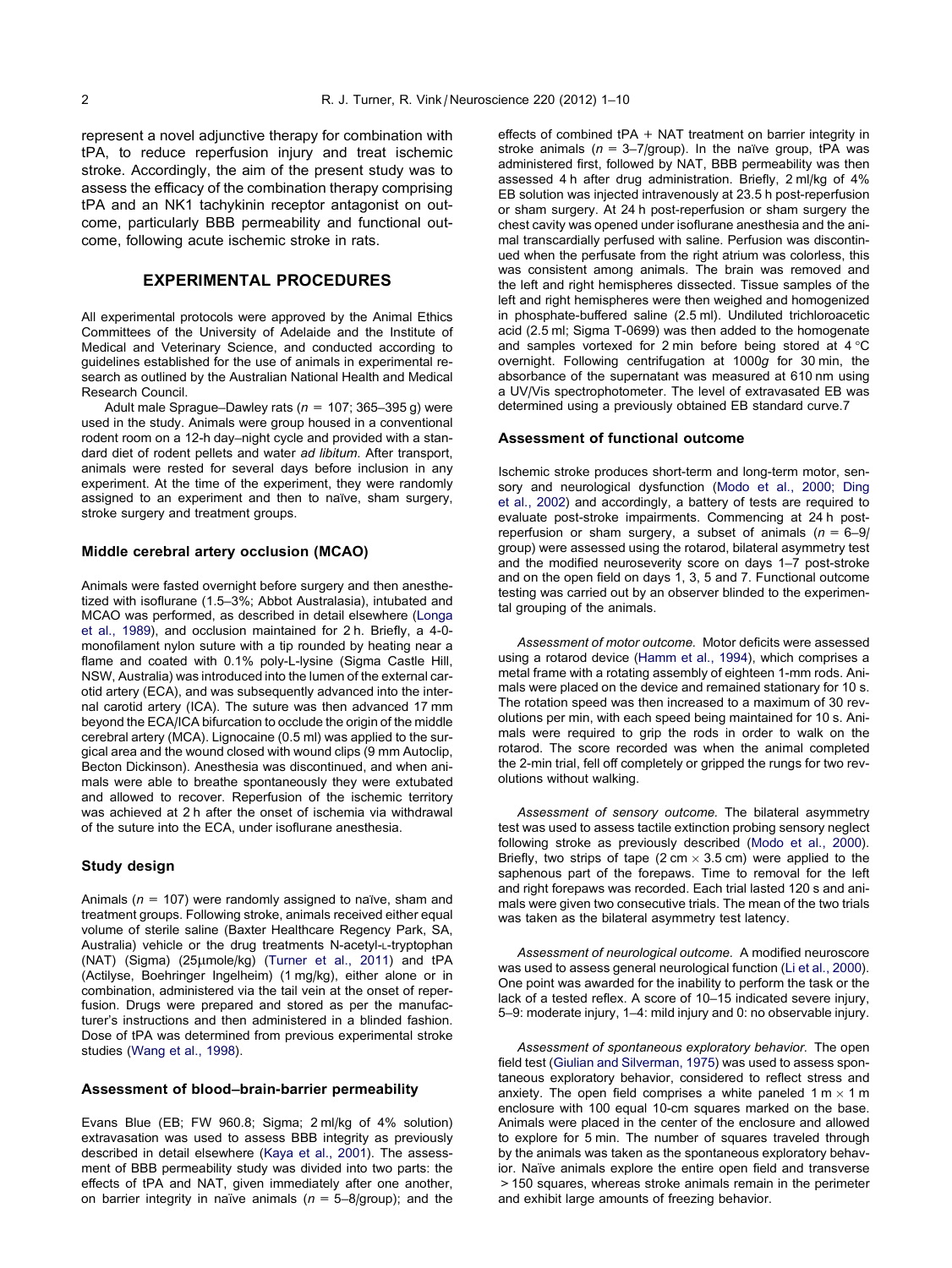#### Assessment of infarct volume

At 24 h post-stroke a subset of animals ( $n = 4-9$ /group) were decapitated under isoflurane anesthesia (5%). Their brains were then rapidly removed and 2,3,5-triphenyltetrazolium chloride (TTC; Sigma) staining, which stains viable mitochondria, was used to determine infarct volume, as described elsewhere [\(Li](#page-7-0) [et al., 1997\)](#page-7-0). Non-infarcted tissue stains a red/pink in color and infarcted tissue remains a pale cream/white color. Using a brain matrix (Kopf Tujunga, CA, USA) the brain was cut into 2-mm slices and placed into tris-saline (Sigma). Brain slices were then incubated in 3% TTC at 37 °C under dark room conditions for 20 min, turning once. Anterior and posterior sides of all brain slices were scanned (Canon North Ryde, NSW, Australia). The degree of cortical, striatal and total infarction was then determined by an observer blinded to the treatment groups and experienced in the evaluation of infarct determination [\(Turner et al.,](#page-8-0) [2011](#page-8-0)).

#### Statistical analysis

All parametric data are expressed as mean and SEM, non-parametric data are expressed as the median. Statistical differences were determined using ANOVA followed by individual Student– Newman–Keuls post hoc tests (GraphPad Prism Software). The neuroscore data were analyzed using a two-tailed non-parametric ANOVA followed by a Mann–Whitney  $U$  test. A  $p$  value of 0.05 was considered significant.

## RESULTS

## ICH and death

No animals were excluded due to unsuccessful surgery. Although the overall survival rate varied considerably among treatment groups (Table 1), such differences were not statistically significant ( $p > 0.05$ ). However, a significant treatment effect on ICH-related deaths was observed  $(p < 0.001)$ , with a trend toward an increased incidence of ICH in the tPA-treated group compared to all other groups. However, these trends were not statistically significant following post hoc analyses. Specifically, of the 55% of animals in the tPA-treated group that died following stroke, there was evidence of ICH in 77% of these animals.

Table 1. Mortality and incidence of ICH. Survival rates and deaths (shown as percentages) attributable to ICH following stroke in the various treatment groups

| Treatment<br>group            | Vehicle<br>$(n = 12)$ | tPA | NAT<br>$(n = 7)$ $(n = 17)$ $(n = 13)$ | $tPA + NAT$ |
|-------------------------------|-----------------------|-----|----------------------------------------|-------------|
| Survival rate<br>at 7 d $(%)$ | 50.                   | 45  | 83                                     | 61          |
| Deaths from<br>ICH $(%)$      | 9                     | 77  | 5                                      | 21          |



Fig. 1A. BBB permeability following tPA administration in naïve animals. Administration of tPA to naïve animals resulted in EB extravasation into the brain tissue, indicative of BBB opening. Administration of NAT significantly reduced tPA-induced BBB opening ( $p < 0.05$ ;  $n = 5-8$ /gp).

## BBB permeability

In naïve animals, administration of tPA resulted in an opening of the BBB (Fig. 1A), which was significantly reduced ( $p < 0.05$ ) by co-administration of the NK1 tachykinin receptor antagonist, NAT. Following stroke, a highly significant increase ( $p < 0.001$ ) in the permeability of the BBB to EB was observed at 24 h post-reperfusion (Fig. 1B). Treatment with tPA alone resulted in a modest reduction in BBB permeability compared to vehicle-treated animals  $(p < 0.05)$ . In contrast, NAT alone ( $p < 0.001$ ) or in combination with tPA ( $p < 0.05$ ),



Fig. 1B. BBB permeability at 24 h following MCAO. Significant BBB permeability was observed following stroke. Administration of NAT, tPA or tPA + NAT significantly reduced BBB permeability. However, NAT or tPA + NAT treatment produced the most profound reduction in BBB permeability (\*\*p < 0.01 versus sham animals; \*\*\*p < 0.001 versus sham animals;  $^+$ p < 0.01 versus vehicle-treated animals;  $^{+}$  + p < 0.001 versus vehicle-treated animals; ##p < 0.01 versus tPA-treated animals; ###p < 0.001 versus tPA-treated animals).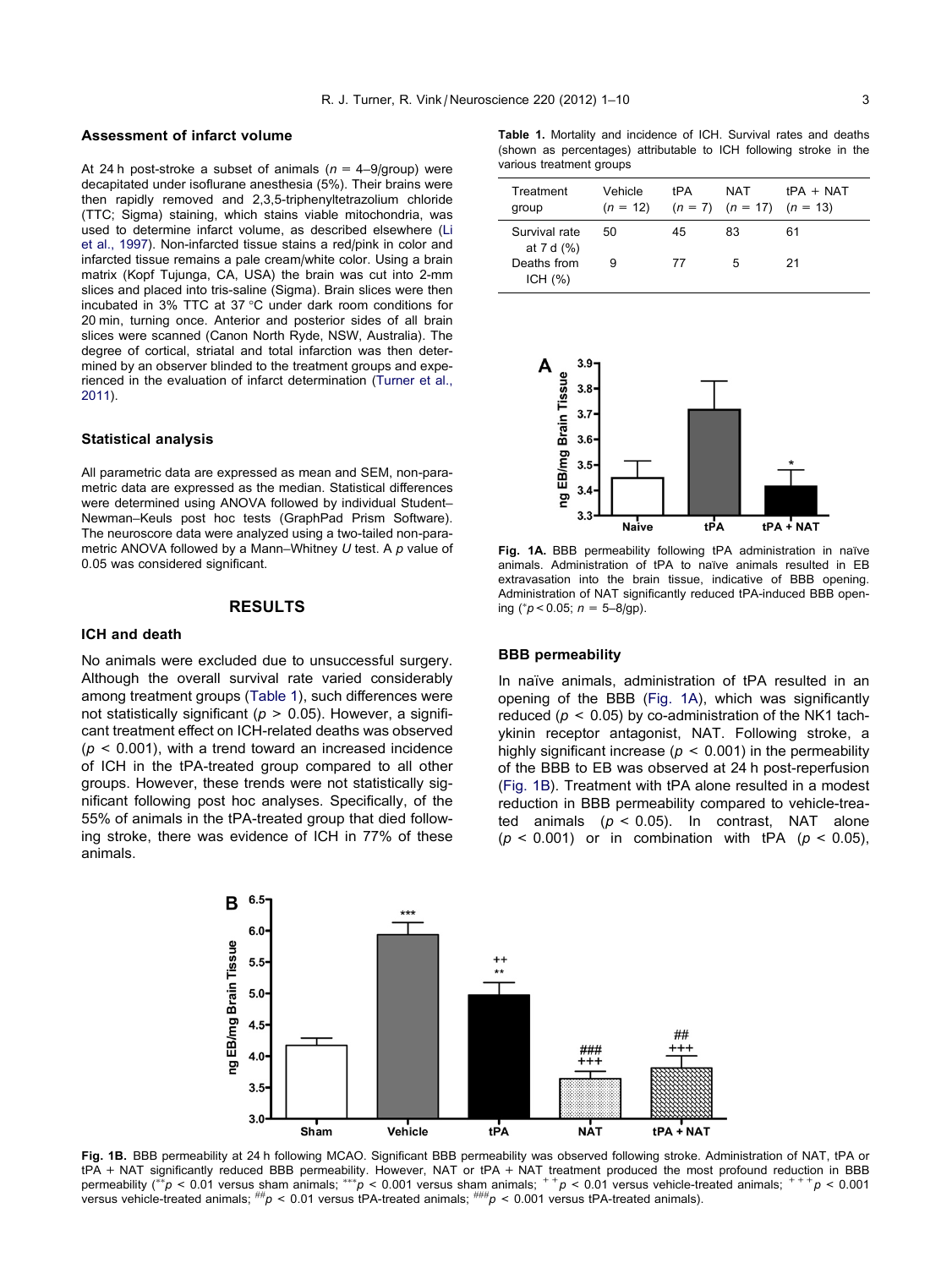<span id="page-3-0"></span>resulted in a highly significant reduction in BBB permeability down to levels comparable to sham animals  $(p > 0.05)$ .

#### Functional outcome

Motor function – rotarod. Sham animals recorded no rotarod deficit over the 7-d assessment period averaging 120 s at all time points. In contrast, stroke animals treated with saline vehicle demonstrated profound motor deficits (Fig. 2A) that persisted over the entire 7-d assessment period. Administration of tPA resulted in a significant  $(p < 0.001)$  improvement in motor function as compared to vehicles, however these animals did not reach normal (sham) functional levels by day 7 ( $p > 0.05$ ). In contrast, animals treated with NAT alone ( $p < 0.001$ ) or in combination with tPA ( $p < 0.001$ ), rapidly improved on the rotarod task to reach sham levels by day 4.

Sensory function – bilateral asymmetry test. Sham animals had no observable sensory deficits consistently removing the sticky tape in under 10 s. Vehicle-treated animals after stroke showed profound sensory deficits



Fig. 2. 7 d Functional outcome performance. (A) Rotarod: Following stroke, vehicle animals showed profound motor deficits that did not recover over the assessment period. Treatment with tPA produced a modest improvement in motor function however, the most profound improvement in motor function was observed in the NAT and tPA + NAT treatment groups  $(***p < 0.001$  compared to vehicle-treated animals). (B) Bilateral Asymmetry Test: Following stroke, vehicle-treated animals demonstrated profound and persistent sensory deficits. Treatment with tPA produced a modest reduction in sensory deficits but the most profound reduction was observed in the NAT and tPA + NAT groups ( $p < 0.05$ ; \*\*\* $p < 0.001$ ) compared to vehicle-treated animals). (C) Modified Neurological Severity Score: Following stroke, vehicle-treated animals showed profound neurological deficits that persisted for the 7-d assessment period. All of the drug treatments reduced neurological deficits but the most profound reduction was observed in the NAT and tPA + NAT groups. (D) Open Field: All of the treatments improved spontaneous exploratory behavior to varying degrees following stroke. The most significant improvement was observed in the NAT and tPA + NAT treatment groups (\* $p < 0.05$ compared to vehicle-treated animals).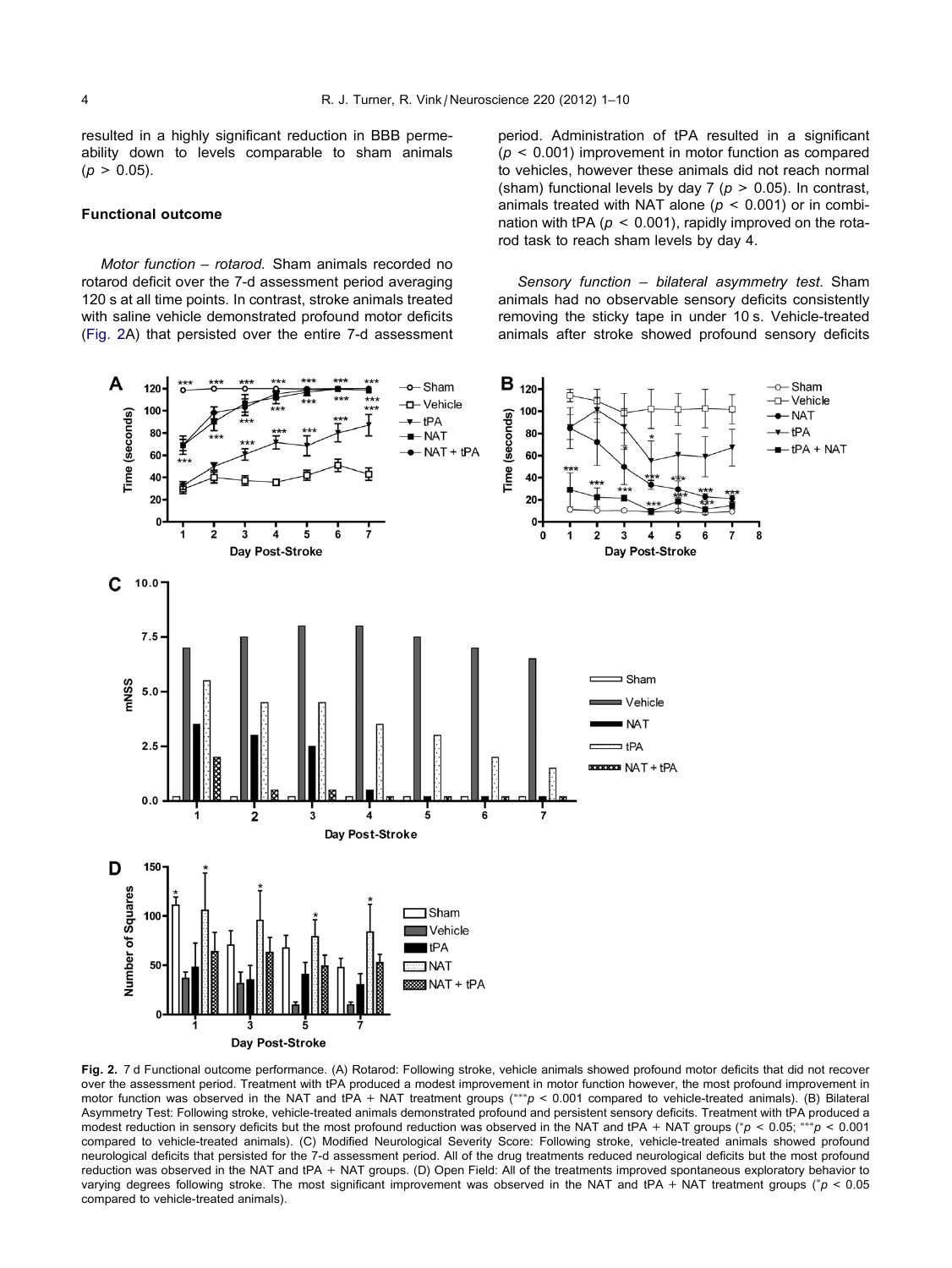$(p < 0.001)$ , as indicated by a mean latency to remove the tape of greater than 100 s [\(Fig. 2](#page-3-0)B). These animals did not recover over the 7-d assessment period. Treatment with NAT (day 3:  $p < 0.05$ ; days 4-7:  $p < 0.001$ ), tPA ( $p$  < 0.05) or tPA + NAT ( $p$  < 0.001) produced significant improvements in sensory function as compared to vehicle-treated animals. tPA-treated animals showed a modest recovery ( $p < 0.05$ ) in sensory function over the 7-d assessment period. However, the most marked improvement in sensory function was observed in the NAT  $(0.001 < p < 0.05)$  and tPA + NAT  $(p < 0.001)$ treatment groups.

Neurological function – modified neurological severity score. Sham animals showed no neurological deficits over the 7-d assessment period. Following stroke, vehicle-treated animals showed profound neurological deficits as compared to sham animals, that persisted during the 7-d assessment period ([Fig. 2](#page-3-0)C). In comparison, NAT  $(p < 0.05)$  or tPA + NAT  $(p < 0.01)$  treatment produced a recovery of neurological function by day 4 post-stroke. Treatment with tPA alone produced a modest reduction in modified neurological severity score but this was not significant ( $p > 0.05$ ).

Spontaneous exploratory behavior – the open field. Sham animals demonstrated a normal level of activity in the open field, although a decline was observed over the 7-d assessment period, most likely reflecting habituation which is well documented in uninjured animals [\(McIlwain et al., 2001; Paylor et al., 2006](#page-8-0)). Following stroke, vehicle-treated animals showed a profound decline in spontaneous activity as compared to sham animals ([Fig. 2D](#page-3-0)), which was apparent for the 7-d assessment period. Treatment with NAT significantly ( $p < 0.05$ ) increased open field activity on day 1 compared to vehicle-treated animals with a trend evident for the remainder of the assessment days. Treatment with tPA produced a significantly lower ( $p < 0.05$ ) activity level than shams on day 1 post-stroke before improving over the 7-d assessment period. There was no significant difference  $(p > 0.05)$  between the spontaneous exploratory behavior in the  $tPA + NAT-treated$  group compared to shams and vehicle-treated animals, although a trend toward increased activity was apparent.



Fig. 3. Infarct volume, as determined by TTC staining. There was no significant difference between the degree of infarction at 24 h in any of the treatment groups with respect to the cortex, striatum and total area of infarction. There was a trend towards a reduction in infarct volume in the tPA + NAT group.

## Infarct volume

There was no significant difference between the degree of cortical, striatal or total infarction between the vehicle and any of the treatment groups (Fig. 3), as measured at 24 h post-stroke.

# **DISCUSSION**

The present findings demonstrate that combination therapy comprised of tPA and the NK1 tachykinin receptor antagonist, NAT, is highly effective in ameliorating BBB dysfunction and functional deficits following stroke. Furthermore, NAT administration was able to counteract negative consequences of tPA administration, such as increased BBB permeability and an increased risk of hemorrhage and death.

A role for tPA in BBB dysfunction following ischemia has been widely documented [\(Pfefferkorn and Rosen](#page-8-0)[berg, 2003; Yepes et al., 2003; Kahles et al., 2005; Kelly](#page-8-0) [et al., 2006; Yang et al., 2007](#page-8-0)). As early as 1 h poststroke, blood vessel associated tPA activity can be observed, followed by an increase in vascular permeability at 5 h post-MCA occlusion ([Yepes et al., 2003\)](#page-8-0). In the present study, intravenous administration of tPA to naïve animals resulted in opening of the BBB which was completely reversed by treatment with NAT. Indeed, increased BBB permeability has also been observed in uninjured animals following intracrebroventricular administration of tPA ([Yepes et al., 2003](#page-8-0)), with the degree of damage to the BBB correlated with the dose of tPA. In our stroke study, significant BBB permeability was still observed following administration of tPA at the onset of reperfusion, albeit that there was a slight reduction in BBB permeability compared to vehicle-treated animals. Subsequent combination of tPA with NAT reduced permeability to levels comparable to shams. The fact that NAT was able to further reduce the BBB permeability changes induced following tPA administration suggests that SP is involved in increased BBB permeability in reperfusion injury. This is consistent with our previous findings that SP levels were increased within the infarcted hemisphere and were associated with significant BBB breakdown and cerebral edema, both of which were attenuated with the administration of an NK1 tachykinin receptor antagonist ([Turner et al., 2011](#page-8-0)).

A number of mechanisms have been proposed as to how tPA increased BBB permeability. One mechanism whereby tPA may open the BBB is via low-density lipoprotein (LDL)-related receptor protein (LRP) ([Makarova](#page-7-0) [et al., 2003; Benchenane et al., 2005; Jin et al., 2010\)](#page-7-0). LRP regulates vascular permeability in the brain under physiological conditions. It acts as a functional receptor for matrix metalloproteinase 9 (MMP-9) [\(Mantuano](#page-7-0) [et al., 2008\)](#page-7-0) and interactions between LRP and tPA are key regulators in maintaining the integrity of the neurovascular unit ([Polavarapu et al., 2007\)](#page-8-0). Indeed, interactions with MMPs has also been proposed as a mechanism whereby tPA induces barrier opening [\(Horstmann et al.,](#page-7-0) [2003; Pfefferkorn and Rosenberg, 2003; Wang et al.,](#page-7-0) [2004; Kahles et al., 2005; Ning et al., 2006; Yang et al.,](#page-7-0) [2007; Jin et al., 2010\)](#page-7-0). Indeed, an increase in MMP-9 is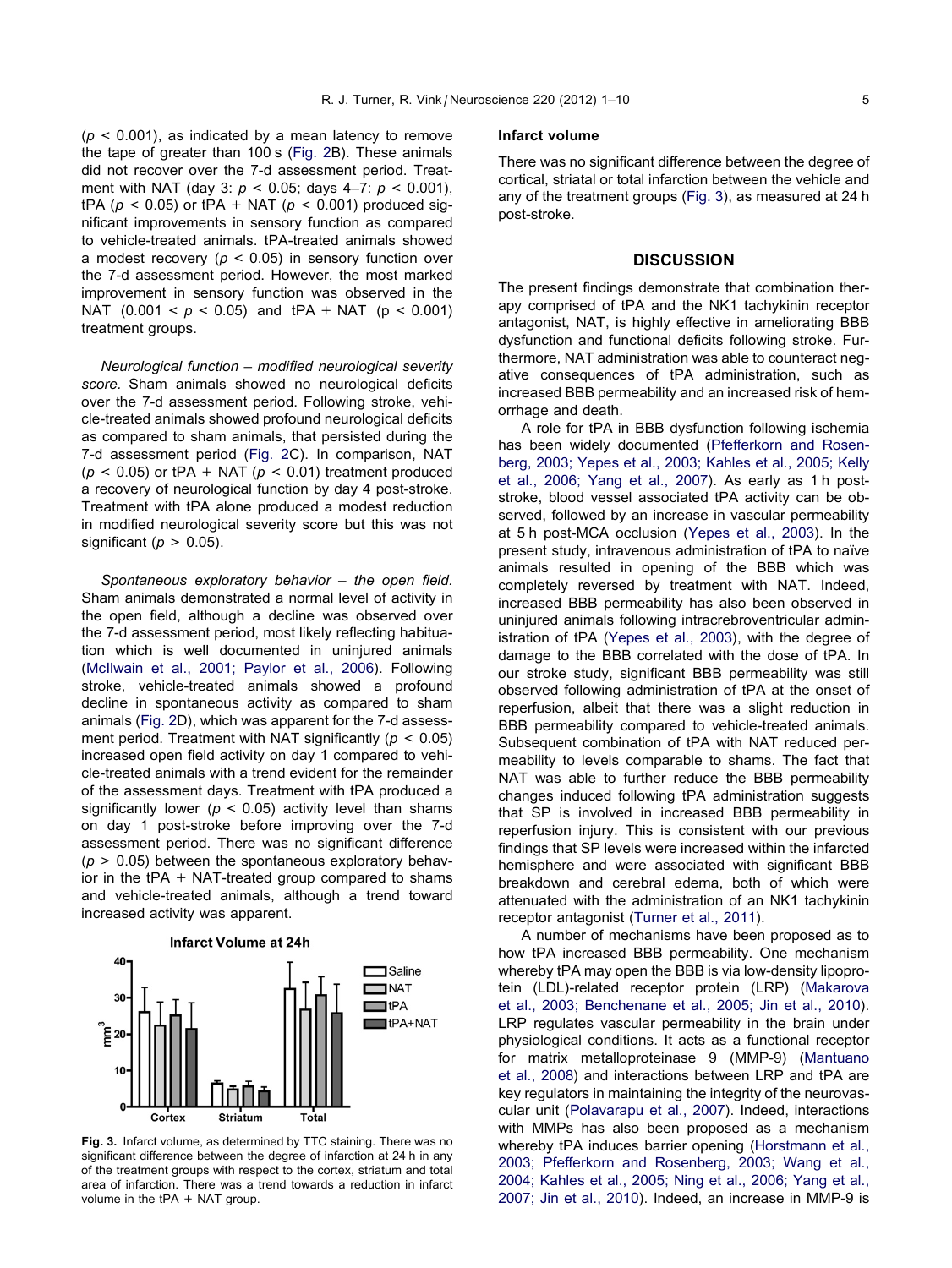observed in human ([Montaner et al., 2003; Ning et al.,](#page-8-0) [2006](#page-8-0)) and experimental ([Romanic et al., 1998; Aoki](#page-8-0) [et al., 2002; Sumii and Lo, 2002](#page-8-0)) stroke and is regarded as a negative prognostic factor ([Ning et al., 2006\)](#page-8-0). Such activation of MMPs has a direct effect on the integrity of the extracellular matrix and basal lamina, with integral structural proteins being degraded. Such disruption of the vascular architecture leads to increased BBB permeability, cerebral edema formation and hemorrhagic transformation [\(Yang et al., 2007; Batra et al., 2010; Tai et al.,](#page-8-0) [2010; Tang et al., 2010; Liu et al., 2012\)](#page-8-0). All of these events further exacerbate the ischemic damage and may lead to extension of the infarct. Thrombolysis in an embolic stroke model was associated with significantly increased MMP-9 expression, accompanied by increased cerebrovascular permeability and vasogenic edema [\(Lapchak et al., 2000\)](#page-7-0). As such, a link between tPA therapy, MMP-9 expression and hemorrhagic transformation is well documented and may explain how tPA affects barrier integrity following stroke. Therefore, inhibition of MMPs may also potentially improve the safety profile of tPA ([Fujimoto et al., 2008](#page-7-0)).

Although an interaction between SP and MMPs in the brain has not been documented, a role in extracellular matrix metabolism has been reported in other tissues. In the lung, SP upregulates MMP-1 expression [\(Ramos](#page-8-0) [et al., 2007](#page-8-0)) and significantly correlates with MMP-12 levels in chronic obstructive pulmonary disease ([Xu et al.,](#page-8-0) [2007](#page-8-0)). SP can also induce the secretion of MMP-2 from human synovial fibroblasts, while increasing overall MMP activity. Insofar as SP may have a similar effect on MMPs within the brain as in peripheral tissues, an involvement of SP in the barrier dysfunction observed following stroke is feasible. A reduction in MMP expression may potentially be a mechanism whereby NAT affords protection at the level of the BBB in the acute phase following stroke. Although beyond the scope of the present study, zymography studies to investigate these potential interactions are warranted.

To date, there are no published reports of an association between SP and tPA within the brain. However, it is tempting to speculate that similar events may occur in the brain as in peripheral tissue. Indeed, neurogenic inflammation has recently been demonstrated to occur in the brain following injury, once thought only to occur in peripheral tissues ([Vink et al., 2004; Turner et al.,](#page-8-0) [2006, 2011; Donkin et al., 2007; Turner and Vink,](#page-8-0) [2007](#page-8-0)). In lung tissue, infusion of SP induces a dosedependent increase in tPA release and activity, accompanied by increased blood flow ([Newby et al., 1999, 2001\)](#page-8-0). Accordingly, the effect of SP on tPA and the plasminogen system requires further study.

A number of studies have examined the effects of tPA on neurological outcome following experimental stroke [\(Bowes et al., 1995; Toomey et al., 2002; Zhang et al.,](#page-6-0) [2003](#page-6-0)). In our study, tPA treatment was generally associated with a modest improvement in outcome, in parallel to that observed in the European Cooperative Acute Stroke Study I (ECASSI) and ECASSII clinical trials [\(Hacke et al., 1995, 1998](#page-7-0)). The results may have been influenced by the survival rate of the tPA-treated group

in particular, with only 3/7 animals surviving to the end of the 7-d assessment period.

The beneficial effect of tPA above the vehicle group was unexpected and there are several potential explanations. It is possible that the ''worst-case'' tPA-treated animals died before 24 h and thus the BBB and functional outcome data reflect the ''better-case'' animals. Alternatively, the results may be explained by the beneficial intravascular effects of tPA. The present study used a thread model of MCAO, where occlusion is achieved through mechanical obstruction of the artery. During the period of occlusion a blood clot forms on the tip of the thread, which may be dislodged during reperfusion. Administration of tPA at this stage would reduce the likelihood of any clots being released during reperfusion, thereby maintaining the patency of the vasculature, with a host of beneficial downstream effects. This may have also had a favorable effect on BBB integrity as reflected by the reduced EB extravasation in the tPA group compared to vehicle animals. In contrast, tPA administration in naïve animals resulted in increased BBB permeability, suggesting that in the absence of clotting tPA was only having negative effects on the vasculature. Although there are no published data on this phenomenon following MCAO by the intraluminal thread model it remains a plausible explanation for the reduction in BBB permeability in the tPA-treated group.

Indeed, a number of studies have reported no improvement in behavioral outcome with tPA treatment, but when it was combined with an adjunctive agent significant improvements in neurological outcome were observed ([Bowes et al., 1995; Toomey et al., 2002; Zhang](#page-6-0) [et al., 2003](#page-6-0)). Taken together, these studies demonstrate that adjunctive treatment with tPA is an effective means of reducing the functional deficits associated with stroke and improving outcome.

We observed an increase in the incidence of ICH in the tPA-treated group, this could be expected in light of reports of increased risk of hemorrhage with tPA therapy ([Hacke et al., 1998; Asahi et al., 2000; Sumii and Lo,](#page-7-0) [2002](#page-7-0)). In a thromboembolic model of stroke, tPA treatment was associated with a 67% increase in the rate of hemorrhage [\(Lapchak et al., 2000\)](#page-7-0), which is comparable to the present study. A threefold increase in hemorrhage was independently reported in tPA-treated versus untreated groups [\(Hacke et al., 1995](#page-7-0)). However, there are also reports of no effect of tPA treatment on hemorrhage ([Toomey et al., 2002\)](#page-8-0). In the present study, such an increase in ICH was associated with an increase in mortality within the tPA-treated group. Adjunctive treatment with an NK1 tachykinin receptor antagonist was able to reduce both the incidence of tPA-associated hemorrhage and mortality. Previous studies have also demonstrated the efficacy of adjunctive therapy in reducing hemorrhage following tPA administration ([Lapchak et al., 2000](#page-7-0)). A close association exists between BBB dysfunction and hemorrhagic transformation [\(Knight et al., 1998; Latour et al.,](#page-7-0) [2004; Warach and Latour, 2004\)](#page-7-0) and the mechanism whereby tPA + NAT treatment was able to afford protection from ICH and death is most likely due to stabilization of the BBB and the neurovascular unit.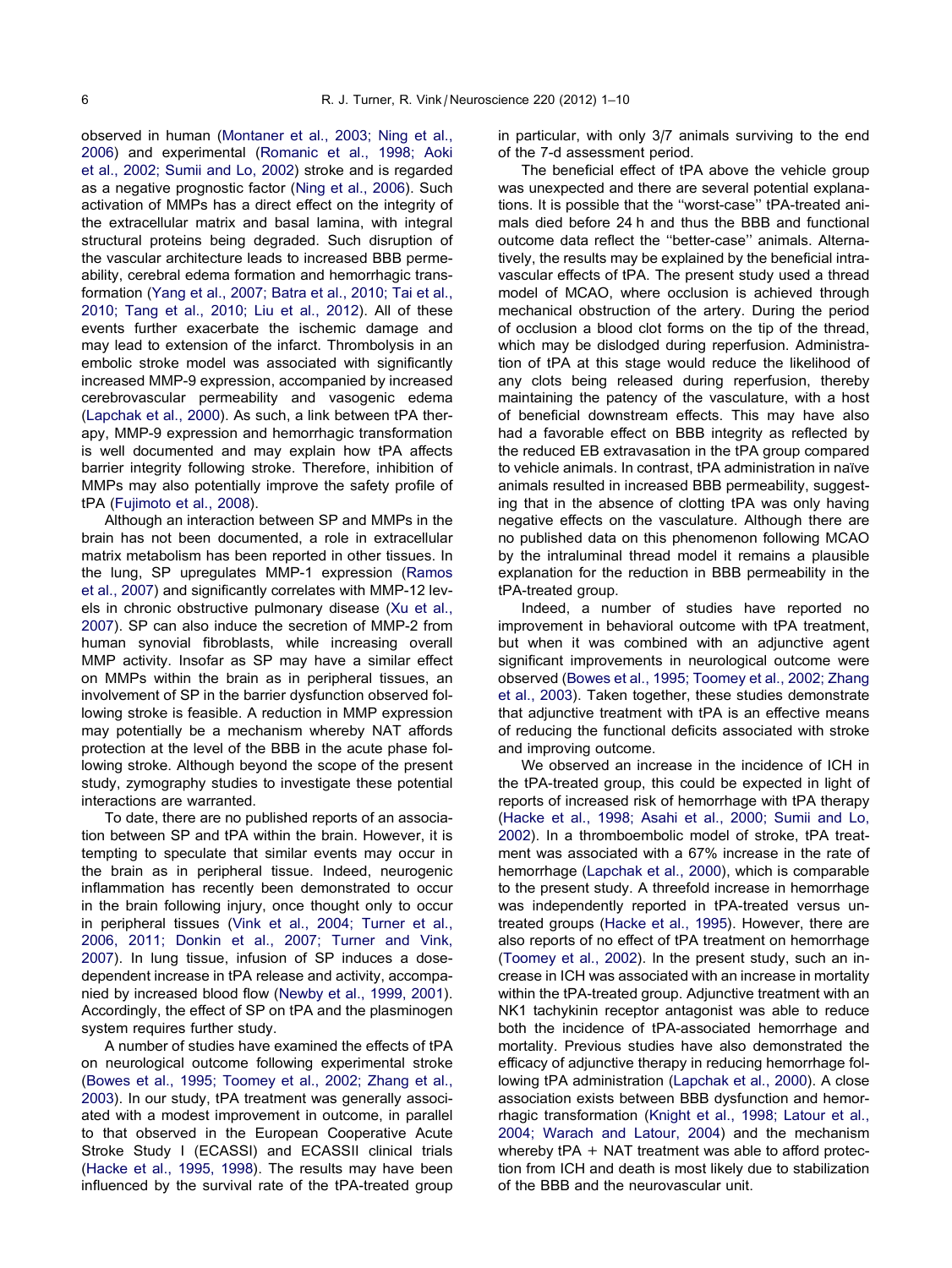<span id="page-6-0"></span>Mortality in the present study was higher than that previously reported in some MCAO studies ([Onal et al.,](#page-8-0) [1997; Engelhorn et al., 1998; Schabitz et al., 1999; Maier](#page-8-0) [et al., 2001; Chen et al., 2007\)](#page-8-0). However, experimental mortality can vary considerably with rates ranging from 14% to 58% depending upon a number of factors including survival time, treatment and duration of ischemia, among others ([Raghavendra Rao et al., 2001; Boyko](#page-8-0) [et al., 2011; Lee et al., 2012](#page-8-0)). Most experimental studies assess mortality at more acute time-points, such as 24 h, whereas the current study assessed mortality at 7 days post-stroke. It is well known from the clinical and experimental literature that cerebral edema and its complications frequently lead to death at between 1 and 3 days following stroke ([Forsting et al., 1995; Doerfler et al.,](#page-7-0) [1996; Hacke et al., 1996; Heiss et al., 2003](#page-7-0)). Thus it is more likely that we captured the time-period where cerebral edema was maximal. Indeed, our higher 7-day mortality rate may be a better reflection of clinical malignant MCA stroke where mortality rate is on the order of 60– 80% [\(Hacke et al., 1996\)](#page-7-0).

Despite marked improvements in neurological outcomes we observed no significant effects of NAT or tPA treatment on stroke lesion volume, despite a trend toward a reduction in the tPA  $+$  NAT group. Nevertheless, these results suggest that NAT may be having a long term positive effect on outcome and functional recovery poststroke. Given the profound improvements in functional outcome, an improvement in lesion size was anticipated. Given that NAT is able to cross the disrupted BBB it may have been having a beneficial effect on the brain parenchyma due to the targeting of cells with the NK1 tachykinin receptor, such as astrocytes, thereby assisting stabilization of the neurovascular unit. However, a lack of improvement in lesion volume in light of improved functional outcome has previously been reported in experimental stroke studies ([Grotta et al., 1988, 1990;](#page-7-0) [Aronowski et al., 1994, 1996; van der Staay et al.,](#page-7-0) [1996; Turner et al., 2011](#page-7-0)). Some authors have concluded that there appear to be no neurotoxic effects of tPA in models where reperfusion is guaranteed, such as in the MCAO thread model ([Meng et al., 1999\)](#page-8-0). Indeed, infarct volume may not be an accurate predictor of functional capacity. While the present study did not demonstrate a reduction in lesion volume with tPA, previous reports in the literature clearly support that under some conditions tPA has the capacity to affect lesion size and therefore outcome following stroke ([Meng et al., 1999; Sood](#page-8-0) [et al., 2008](#page-8-0)). Similarly, a number of experimental stroke studies have reported neuroprotection following administration of neuroserpin, the endogenous inhibitor of tPA [\(Yepes et al., 2000; Cinelli et al., 2001; Zhang et al.,](#page-8-0) [2002](#page-8-0)). Direct injection of neuroserpin into the ischemic area ([Yepes et al., 2000](#page-8-0)) or over-expression of the neuroserpin gene [\(Cinelli et al., 2001](#page-7-0)) not only leads to a reduction in tPA activity but also a marked decrease in infarct volume. Such studies confirm the deleterious roles that tPA plays in ischemia and the benefits of timely thrombolysis.

One concern would be that the apparent positive treatment effect is caused by the self-elimination of the

''worst-case'' animals in the tPA-treated group. However, this is unlikely given that elimination of the ''worst-case'' animals in the tPA-treated group would have the opposite effect.

The combination of tPA with NAT is a highly effective therapeutic intervention for the treatment of ischemic stroke. Not only does this intervention allow for the break down of blood clots impeding blood flow, it also reduces BBB permeability and improves functional outcome. The combined treatment approach permits the beneficial actions of tPA while at the same time reducing the negative effects such as increased BBB permeability and incidence of hemorrhage.

Acknowledgements—Supported, in part, by the National Health and Medical Research Council of Australia. RJT is supported by an Overseas Biomedical Post-Doctoral Training Fellowship (National Health and Medical Research Council; 519365).

## REFERENCES

- Aoki T, Sumii T, Mori T, Wang X, Lo EH (2002) Blood-brain barrier disruption and matrix metalloproteinase-9 expression during reperfusion injury: mechanical versus embolic focal ischemia in spontaneously hypertensive rats. Stroke 33:2711–2717.
- Aronowski J, Ostrow P, Samways E, Strong R, Zivin JA, Grotta JC (1994) Graded bioassay for demonstration of brain rescue from experimental acute ischemia in rats. Stroke 25:2235–2240.
- Aronowski J, Samways E, Strong R, Rhoades HM, Grotta JC (1996) An alternative method for the quantitation of neuronal damage after experimental middle cerebral artery occlusion in rats: analysis of behavioral deficit. J Cereb Blood Flow Metab 16:705–713.
- Aronowski J, Strong R, Grotta JC (1997) Reperfusion injury: demonstration of brain damage produced by reperfusion after transient focal ischemia in rats. J Cereb Blood Flow Metab 17:1048–1056.
- Asahi M, Asahi K, Wang X, Lo EH (2000) Reduction of tissue plasminogen activator-induced hemorrhage and brain injury by free radical spin trapping after embolic focal cerebral ischemia in rats. J Cereb Blood Flow Metab 20:452–457.
- Batra A, Latour LL, Ruetzler CA, Hallenbeck JM, Spatz M, Warach S, Henning EC (2010) Increased plasma and tissue MMP levels are associated with BCSFB and BBB disruption evident on postcontrast FLAIR after experimental stroke. J Cereb Blood Flow Metab 30:1188–1199.
- Benchenane K, Berezowski V, Ali C, Fernandez-Monreal M, Lopez-Atalaya JP, Brillault J, Chuquet J, Nouvelot A, MacKenzie ET, Bu G, Cecchelli R, Touzani O, Vivien D (2005) Tissue-type plasminogen activator crosses the intact blood-brain barrier by low-density lipoprotein receptor-related protein-mediated transcytosis. Circulation 111:2241–2249.
- Bowes MP, Rothlein R, Fagan SC, Zivin JA (1995) Monoclonal antibodies preventing leukocyte activation reduce experimental neurologic injury and enhance efficacy of thrombolytic therapy. Neurology 45:815–819.
- Boyko M, Zlotnik A, Gruenbaum BF, Gruenbaum SE, Ohayon S, Kuts R, Melamed I, Regev A, Shapira Y, Teichberg VI (2011) Pyruvate's blood glutamate scavenging activity contributes to the spectrum of its neuroprotective mechanisms in a rat model of stroke. Eur J Neurosci 34:1432–1441.
- Chen C, Hu Q, Yan J, Lei J, Qin L, Shi X, Luan L, Yang L, Wang K, Han J, Nanda A, Zhou C (2007) Multiple effects of 2ME2 and D609 on the cortical expression of HIF-1alpha and apoptotic genes in a middle cerebral artery occlusion-induced focal ischemia rat model. J Neurochem 102:1831–1841.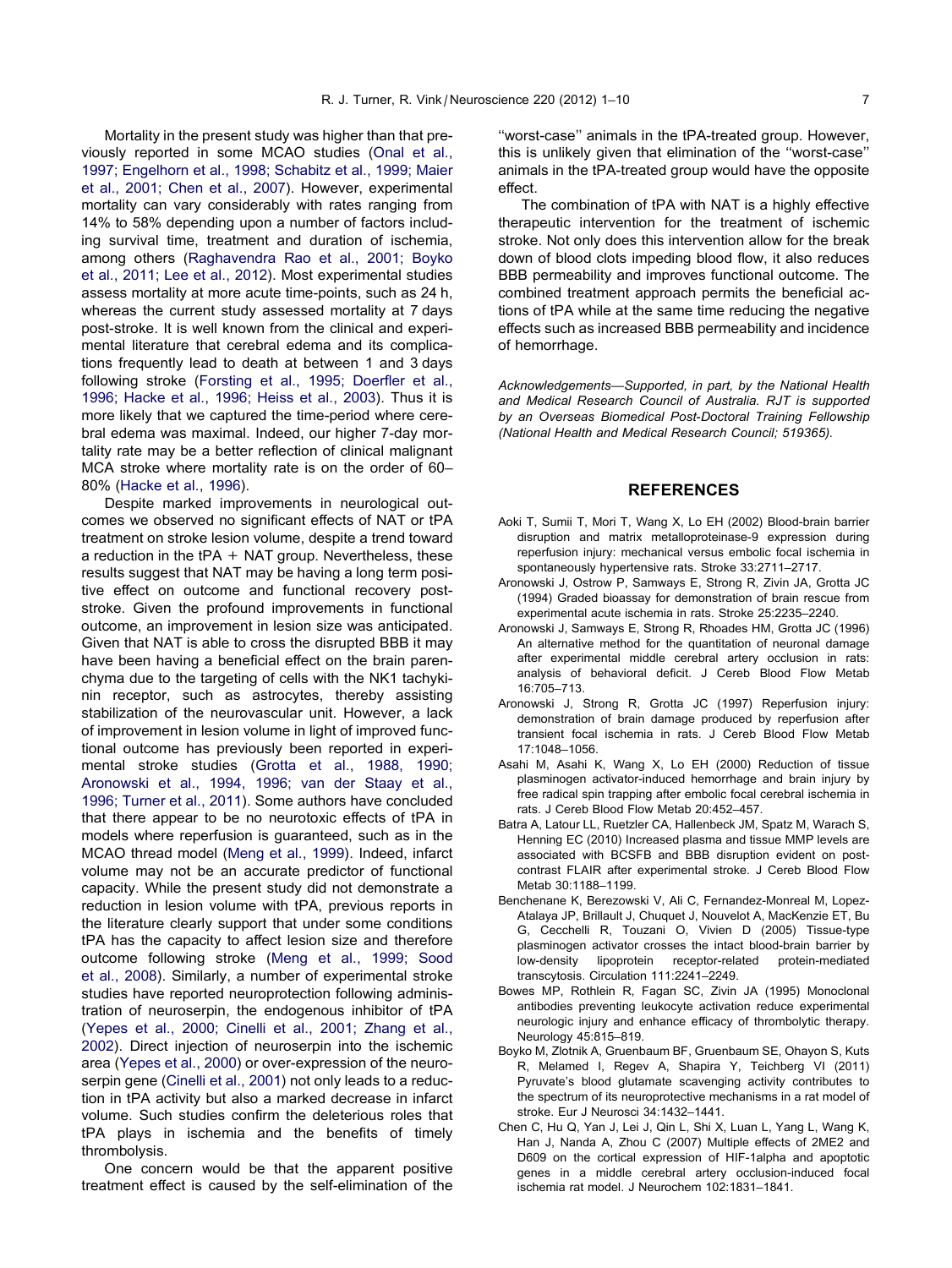- <span id="page-7-0"></span>Cinelli P, Madani R, Tsuzuki N, Vallet P, Arras M, Zhao CN, Osterwalder T, Rulicke T, Sonderegger P (2001) Neuroserpin, a neuroprotective factor in focal ischemic stroke. Mol Cell Neurosci 18:443–457.
- Ding Y, Zhou Y, Lai Q, Li J, Park H, Diaz FG (2002) Impaired motor activity and motor learning function in rat with middle cerebral artery occlusion. Behav Brain Res 132:29–36.
- Doerfler A, Forsting M, Reith W, Staff C, Heiland S, Schabitz WR, von Kummer R, Hacke W, Sartor K (1996) Decompressive craniectomy in a rat model of ''malignant'' cerebral hemispheric stroke: experimental support for an aggressive therapeutic approach. J Neurosurg 85:853–859.
- Donkin JJ, Cernak I, Blumbergs PC, Vink R (2011) A substance P antagonist reduces axonal injury and improves neurologic outcome when administered up to 12 hours after traumatic brain injury. J Neurotrauma 28:217–224.
- Donkin JJ, Nimmo AJ, Cernak I, Blumbergs PC, Vink R (2009) Substance P is associated with the development of brain edema and functional deficits after traumatic brain injury. J Cereb Blood Flow Metab 29:1388–1398.
- Donkin JJ, Turner RJ, Hassan I, Vink R (2007) Substance P in traumatic brain injury. Prog Brain Res 161:97–109.
- Donkin JJ, Vink R (2011) Mechanisms of cerebral edema in traumatic brain injury: therapeutic developments. Curr Opin Neurol 23:293–299.
- Engelhorn T, Dorfler A, Egelhof T, Schwab S, Heiland S, Sartor K, Forsting M (1998) Follow-up monitoring with magnetic resonance tomography after decompressive trephining in experimental ''malignant'' hemispheric infarct. Zentralbl Neurochir 59:157–165.
- Forsting M, Reith W, Schabitz WR, Heiland S, von Kummer R, Hacke W, Sartor K (1995) Decompressive craniectomy for cerebral infarction. An experimental study in rats. Stroke 26:259–264.
- Fujimoto M, Takagi Y, Aoki T, Hayase M, Marumo T, Gomi M, Nishimura M, Kataoka H, Hashimoto N, Nozaki K (2008) Tissue inhibitor of metalloproteinases protect blood-brain barrier disruption in focal cerebral ischemia. J Cereb Blood Flow Metab 28:1674–1685.
- Giulian D, Silverman G (1975) Solid-state animal detection system: its application to open field activity and freezing behavior. Physiol Behav 14:109–112.
- Goto H, Fujisawa H, Oka F, Nomura S, Kajiwara K, Kato S, Fujii M, Maekawa T, Suzuki M (2007) Neurotoxic effects of exogenous recombinant tissue-type plasminogen activator on the normal rat brain. J Neurotrauma 24:745–752.
- Grotta JC, Pettigrew LC, Rosenbaum D, Reid C, Rhoades H, McCandless D (1988) Efficacy and mechanism of action of a calcium channel blocker after global cerebral ischemia in rats. Stroke 19:447–454.
- Grotta JC, Picone CM, Ostrow PT, Strong RA, Earls RM, Yao LP, Rhoades HM, Dedman JR (1990) CGS-19755, a competitive NMDA receptor antagonist, reduces calcium-calmodulin binding and improves outcome after global cerebral ischemia. Ann Neurol 27:612–619.
- Hacke W, Kaste M, Fieschi C, Toni D, Lesaffre E, von Kummer R, Boysen G, Bluhmki E, Hoxter G, Mahagne MH, et al (1995) Intravenous thrombolysis with recombinant tissue plasminogen activator for acute hemispheric stroke. The European Cooperative Acute Stroke Study (ECASS). JAMA 274:1017–1025.
- Hacke W, Kaste M, Fieschi C, von Kummer R, Davalos A, Meier D, Larrue V, Bluhmki E, Davis S, Donnan G, Schneider D, Diez-Tejedor E, Trouillas P (1998) Randomised double-blind placebocontrolled trial of thrombolytic therapy with intravenous alteplase in acute ischaemic stroke (ECASS II). Second European-Australasian Acute Stroke Study Investigators. Lancet 352:1245–1251.
- Hacke W, Schwab S, Horn M, Spranger M, De Georgia M, von Kummer R (1996) 'Malignant' middle cerebral artery territory infarction: clinical course and prognostic signs. Arch Neurol 53:309–315.
- Hamm RJ, Pike BR, O'Dell DM, Lyeth BG, Jenkins LW (1994) The rotarod test: an evaluation of its effectiveness in assessing motor

deficits following traumatic brain injury. J Neurotrauma 11:187–196.

- Heiss WD, Dohmen C, Sobesky J, Kracht L, Bosche B, Staub F, Toyota S, Valentino M, Graf R (2003) Identification of malignant brain edema after hemispheric stroke by PET-imaging and microdialysis. Acta Neurochir Suppl 86:237–240.
- Horstmann S, Kalb P, Koziol J, Gardner H, Wagner S (2003) Profiles of matrix metalloproteinases, their inhibitors, and laminin in stroke patients: influence of different therapies. Stroke 34: 2165–2170.
- Jin R, Yang G, Li G (2010) Molecular insights and therapeutic targets for blood-brain barrier disruption in ischemic stroke: critical role of matrix metalloproteinases and tissue-type plasminogen activator. Neurobiol Dis 38:376–385.
- Kahles T, Foerch C, Sitzer M, Schroeter M, Steinmetz H, Rami A, Neumann-Haefelin T (2005) Tissue plasminogen activator mediated blood-brain barrier damage in transient focal cerebral ischemia in rats: relevance of interactions between thrombotic material and thrombolytic agent. Vascul Pharmacol 43:254–259.
- Kaya M, Kucuk M, Kalayci RB, Cimen V, Gurses C, Elmas I, Arican N (2001) Magnesium sulfate attenuates increased blood-brain barrier permeability during insulin-induced hypoglycemia in rats. Can J Physiol Pharmacol 79:793–798.
- Kelly MA, Shuaib A, Todd KG (2006) Matrix metalloproteinase activation and blood-brain barrier breakdown following thrombolysis. Exp Neurol 200:38–49.
- Knight RA, Barker PB, Fagan SC, Li Y, Jacobs MA, Welch KM (1998) Prediction of impending hemorrhagic transformation in ischemic stroke using magnetic resonance imaging in rats. Stroke 29:144–151.
- Lapchak PA, Chapman DF, Zivin JA (2000) Metalloproteinase inhibition reduces thrombolytic (tissue plasminogen activator) induced hemorrhage after thromboembolic stroke. Stroke 31:3034–3040.
- Latour LL, Kang DW, Ezzeddine MA, Chalela JA, Warach S (2004) Early blood-brain barrier disruption in human focal brain ischemia. Ann Neurol 56:468–477.
- Lee JY, Cho E, Ko YE, Kim I, Lee KJ, Kwon SU, Kang DW, Kim JS (2012) Ibudilast, a phosphodiesterase inhibitor with antiinflammatory activity, protects against ischemic brain injury in rats. Brain Res 1431:97–106.
- Li F, Irie K, Anwer MS, Fisher M (1997) Delayed triphenyltetrazolium chloride staining remains useful for evaluating cerebral infarct volume in a rat stroke model. J Cereb Blood Flow Metab 17:1132–1135.
- Li Y, Chopp M, Chen J, Wang L, Gautam SC, Xu YX, Zhang Z (2000) Intrastriatal transplantation of bone marrow nonhematopoietic cells improves functional recovery after stroke in adult mice. J Cereb Blood Flow Metab 20:1311–1319.
- Liu J, Jin X, Liu KJ, Liu W (2012) Matrix metalloproteinase-2 mediated occludin degradation and caveolin-1-mediated claudin-5 redistribution contribute to blood-brain barrier damage in early ischemic stroke stage. J Neurosci 32:3044–3057.
- Longa EZ, Weinstein PR, Carlson S, Cummins R (1989) Reversible middle cerebral artery occlusion without craniectomy in rats. Stroke 20:84–91.
- Maier CM, Sun GH, Kunis D, Yenari MA, Steinberg GK (2001) Delayed induction and long-term effects of mild hypothermia in a focal model of transient cerebral ischemia: neurological outcome and infarct size. J Neurosurg 94:90–96.
- Makarova A, Mikhailenko I, Bugge TH, List K, Lawrence DA, Strickland DK (2003) The low density lipoprotein receptorrelated protein modulates protease activity in the brain by mediating the cellular internalization of both neuroserpin and neuroserpin-tissue-type plasminogen activator complexes. J Biol Chem 278:50250–50258.
- Mantuano E, Inoue G, Li X, Takahashi K, Gaultier A, Gonias SL, Campana WM (2008) The hemopexin domain of matrix metalloproteinase-9 activates cell signaling and promotes migration of schwann cells by binding to low-density lipoprotein receptor-related protein. J Neurosci 28:11571–11582.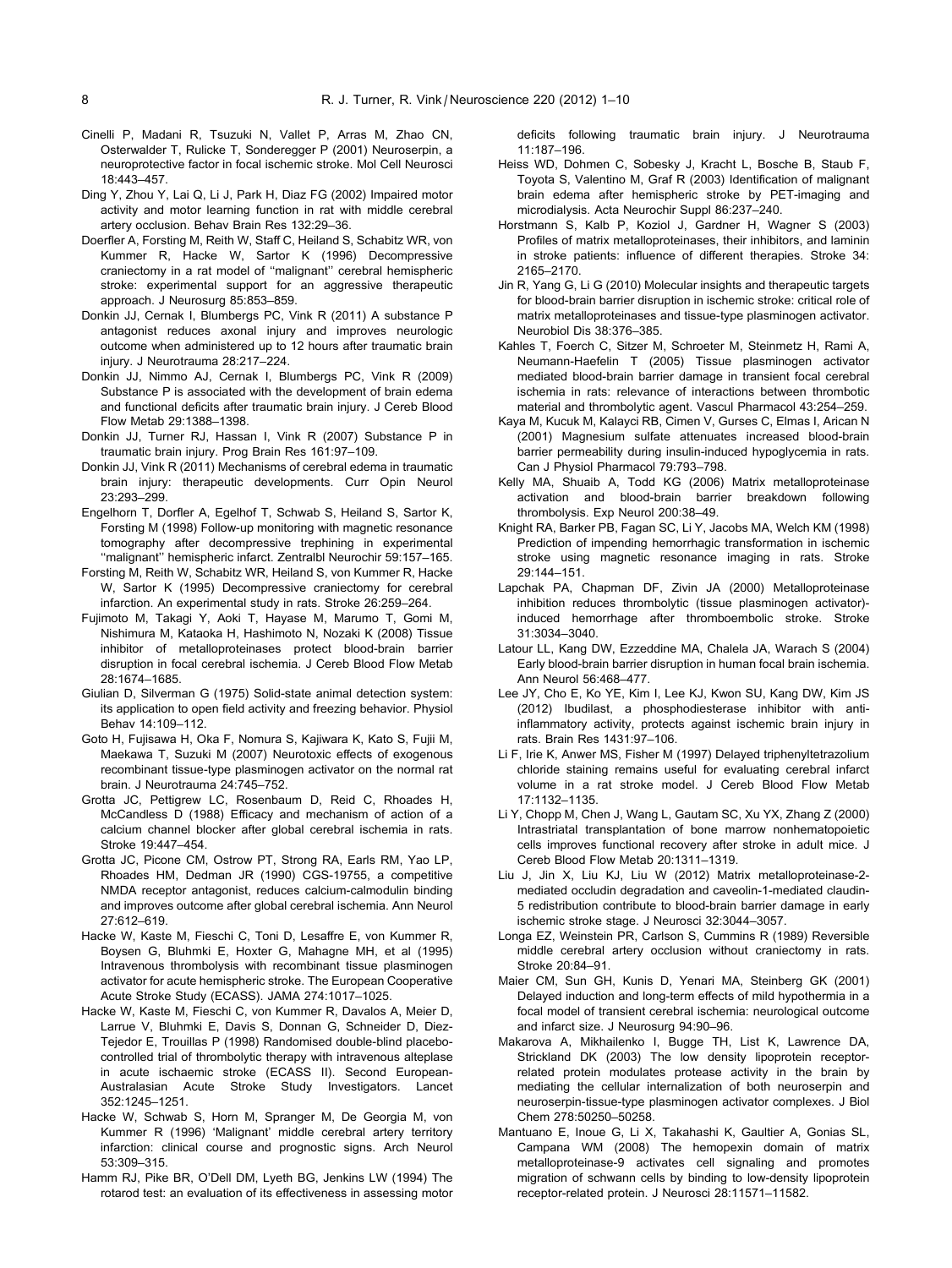- <span id="page-8-0"></span>Marler JR, Goldstein LB (2003) Medicine. Stroke – tPA and the clinic. Science 301:1677.
- McIlwain KL, Merriweather MY, Yuva-Paylor LA, Paylor R (2001) The use of behavioral test batteries: effects of training history. Physiol Behav 73:705–717.
- Meng W, Wang X, Asahi M, Kano T, Asahi K, Ackerman RH, Lo EH (1999) Effects of tissue type plasminogen activator in embolic versus mechanical models of focal cerebral ischemia in rats. J Cereb Blood Flow Metab 19:1316–1321.
- Modo M, Stroemer RP, Tang E, Veizovic T, Sowniski P, Hodges H (2000) Neurological sequelae and long-term behavioural assessment of rats with transient middle cerebral artery occlusion. J Neurosci Methods 104:99–109.
- Montaner J, Molina CA, Monasterio J, Abilleira S, Arenillas JF, Ribo M, Quintana M, Alvarez-Sabin J (2003) Matrix metalloproteinase-9 pretreatment level predicts intracranial hemorrhagic complications after thrombolysis in human stroke. Circulation 107:598–603.
- Newby DE, McLeod AL, Uren NG, Flint L, Ludlam CA, Webb DJ, Fox KA, Boon NA (2001) Impaired coronary tissue plasminogen activator release is associated with coronary atherosclerosis and cigarette smoking: direct link between endothelial dysfunction and atherothrombosis. Circulation 103:1936–1941.
- Newby DE, Wright RA, Labinjoh C, Ludlam CA, Fox KA, Boon NA, Webb DJ (1999) Endothelial dysfunction, impaired endogenous fibrinolysis, and cigarette smoking: a mechanism for arterial thrombosis and myocardial infarction. Circulation 99: 1411–1415.
- Ning M, Furie KL, Koroshetz WJ, Lee H, Barron M, Lederer M, Wang X, Zhu M, Sorensen AG, Lo EH, Kelly PJ (2006) Association between tPA therapy and raised early matrix metalloproteinase-9 in acute stroke. Neurology 66:1550–1555.
- Onal MZ, Li F, Tatlisumak T, Locke KW, Sandage Jr BW, Fisher M (1997) Synergistic effects of citicoline and MK-801 in temporary experimental focal ischemia in rats. Stroke 28:1060–1065.
- Paylor R, Spencer CM, Yuva-Paylor LA, Pieke-Dahl S (2006) The use of behavioral test batteries, II: effect of test interval. Physiol Behav 87:95–102.
- Pfefferkorn T, Rosenberg GA (2003) Closure of the blood-brain barrier by matrix metalloproteinase inhibition reduces rtPAmediated mortality in cerebral ischemia with delayed reperfusion. Stroke 34:2025–2030.
- Polavarapu R, Gongora MC, Yi H, Ranganthan S, Lawrence DA, Strickland D, Yepes M (2007) Tissue-type plasminogen activatormediated shedding of astrocytic low-density lipoprotein receptorrelated protein increases the permeability of the neurovascular unit. Blood 109:3270–3278.
- Przyklenk K, Kloner RA (1989) ''Reperfusion injury'' by oxygenderived free radicals? Effect of superoxide dismutase plus catalase, given at the time of reperfusion, on myocardial infarct size, contractile function, coronary microvasculature, and regional myocardial blood flow. Circ Res 64:86–96.
- Raghavendra Rao VL, Dogan A, Bowen KK, Dempsey RJ (2001) Ornithine decarboxylase knockdown exacerbates transient focal cerebral ischemia-induced neuronal damage in rat brain. J Cereb Blood Flow Metab 21:945–954.
- Ramos C, Montano M, Cisneros J, Sommer B, Delgado J, Gonzalez-Avila G (2007) Substance P up-regulates matrix metalloproteinase-1 and down-regulates collagen in human lung fibroblast. Exp Lung Res 33:151–167.
- Romanic AM, White RF, Arleth AJ, Ohlstein EH, Barone FC (1998) Matrix metalloproteinase expression increases after cerebral focal ischemia in rats: inhibition of matrix metalloproteinase-9 reduces infarct size. Stroke 29:1020–1030.
- Schabitz WR, Li F, Irie K, Sandage Jr BW, Locke KW, Fisher M (1999) Synergistic effects of a combination of low-dose basic fibroblast growth factor and citicoline after temporary experimental focal ischemia. Stroke 30:427–431.
- Sood RR, Taheri S, Candelario-Jalil E, Estrada EY, Rosenberg GA (2008) Early beneficial effect of matrix metalloproteinase inhibition on blood-brain barrier permeability as measured by magnetic

resonance imaging countered by impaired long-term recovery after stroke in rat brain. J Cereb Blood Flow Metab 28:431–438.

- Sumii T, Lo EH (2002) Involvement of matrix metalloproteinase in thrombolysis-associated hemorrhagic transformation after embolic focal ischemia in rats. Stroke 33:831–836.
- Tai SH, Chen HY, Lee EJ, Chen TY, Lin HW, Hung YC, Huang SY, Chen YH, Lee WT, Wu TS (2010) Melatonin inhibits postischemic matrix metalloproteinase-9 (MMP-9) activation via dual modulation of plasminogen/plasmin system and endogenous MMP inhibitor in mice subjected to transient focal cerebral ischemia. J Pineal Res 49:332–341.
- Tang J, Li YJ, Li Q, Mu J, Yang DY, Xie P (2010) Endogenous tissue plasminogen activator increases hemorrhagic transformation induced by heparin after ischemia reperfusion in rat brains. Neurol Res 32:541–546.
- Toomey JR, Valocik RE, Koster PF, Gabriel MA, McVey M, Hart TK, Ohlstein EH, Parsons AA, Barone FC (2002) Inhibition of factor IX(a) is protective in a rat model of thromboembolic stroke. Stroke 33:578–585.
- Tsirka SE, Rogove AD, Bugge TH, Degen JL, Strickland S (1997) An extracellular proteolytic cascade promotes neuronal degeneration in the mouse hippocampus. J Neurosci 17:543–552.
- Turner R, Vink R (2007) Inhibition of neurogenic inflammation as a novel treatment for ischemic stroke. Drug News Perspect 20:221–226.
- Turner RJ, Blumbergs PC, Sims NR, Helps SC, Rodgers KM, Vink R (2006) Increased substance P immunoreactivity and edema formation following reversible ischemic stroke. Acta Neurochir Suppl 96:263–266.
- Turner RJ, Helps SC, Thornton E, Vink R (2011) A substance P antagonist improves outcome when administered 4 h after onset of ischaemic stroke. Brain Res 1393:84–90.
- van der Staay FJ, Augstein KH, Horvath E (1996) Sensorimotor impairments in rats with cerebral infarction, induced by unilateral occlusion of the left middle cerebral artery: strain differences and effects of the occlusion site. Brain Res 735:271–284.
- Vink R, Donkin JJ, Cruz MI, Nimmo AJ, Cernak I (2004) A substance P antagonist increases brain intracellular free magnesium concentration after diffuse traumatic brain injury in rats. J Am Coll Nutr 23:538S–540S.
- Wang X, Tsuji K, Lee SR, Ning M, Furie KL, Buchan AM, Lo EH (2004) Mechanisms of hemorrhagic transformation after tissue plasminogen activator reperfusion therapy for ischemic stroke. Stroke 35:2726–2730.
- Wang YF, Tsirka SE, Strickland S, Stieg PE, Soriano SG, Lipton SA (1998) Tissue plasminogen activator (tPA) increases neuronal damage after focal cerebral ischemia in wild-type and tPAdeficient mice. Nat Med 4:228–231.
- Warach S, Latour LL (2004) Evidence of reperfusion injury, exacerbated by thrombolytic therapy, in human focal brain ischemia using a novel imaging marker of early blood-brain barrier disruption. Stroke 35:2659–2661.
- Xu J, Xu F, Wang R, Seagrave J, Lin Y, March TH (2007) Cigarette smoke-induced hypercapnic emphysema in C3H mice is associated with increases of macrophage metalloelastase and substance P in the lungs. Exp Lung Res 33:197–215.
- Yang DY, Pan HC, Chen CJ, Cheng FC, Wang YC (2007) Effects of tissue plasminogen activator on cerebral microvessels of rats during focal cerebral ischemia and reperfusion. Neurol Res 29:274–282.
- Yang GY, Betz AL (1994) Reperfusion-induced injury to the bloodbrain barrier after middle cerebral artery occlusion in rats. Stroke 25:1658–1664. discussion 1664–1655.
- Yepes M, Sandkvist M, Moore EG, Bugge TH, Strickland DK, Lawrence DA (2003) Tissue-type plasminogen activator induces opening of the blood-brain barrier via the LDL receptor-related protein. J Clin Invest 112:1533–1540.
- Yepes M, Sandkvist M, Wong MK, Coleman TA, Smith E, Cohan SL, Lawrence DA (2000) Neuroserpin reduces cerebral infarct volume and protects neurons from ischemia-induced apoptosis. Blood 96:569–576.